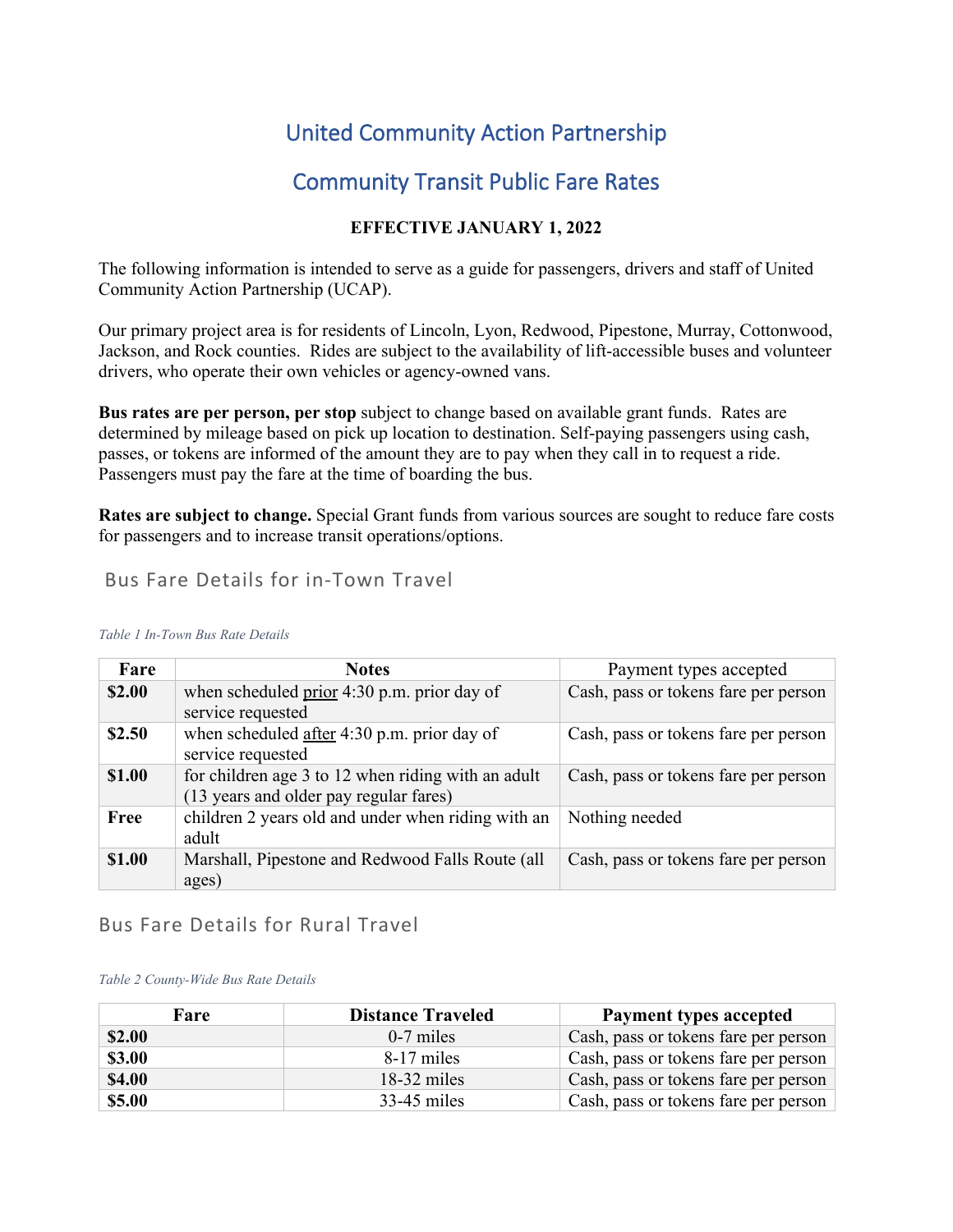**Notes:** Fares collected by volunteer drivers must stay sealed in the envelopes provided. Drivers never use these funds for their reimbursement costs. Auditors expect envelopes to remain sealed.

### *Table 3 Volunteer Driver Rate Details*

| Cost        | <b>Notes</b>                                                                                | <b>Payment Types</b>                                                                              | <b>Minimum</b> |
|-------------|---------------------------------------------------------------------------------------------|---------------------------------------------------------------------------------------------------|----------------|
| per mile    |                                                                                             | Accepted                                                                                          | Fare           |
| $\$$ .35    | This applies only when more than one passenger<br>shares the cost of the total driver miles | Cash fare or pre-paid<br>(Please note there is <b>no</b><br>reimbursement for pre-<br>paid fares) | \$2.50         |
| <b>S.60</b> | All trips for one person, not coordinated with other<br>passengers                          | Cash fare or pre-paid                                                                             | \$4.00         |
|             | Trips over 60 miles must be pre-paid prior to day of<br>ride                                |                                                                                                   |                |
|             | Minneapolis Airport parking fee for return rides                                            |                                                                                                   | \$10.00        |

## Billed Trip Rates

**Notes:** All passengers requesting to be billed for trips must complete a service agreement with United Community Action Partnership prior to scheduling rides. A \$5.00 fee will be charged for all no-shows and cancellations at door.

Billed rates may vary depending on contractual agreements, grants and donation requirements.

### *Table 4 Billed Trip Rate Details*

| Fare                           | <b>Distance Traveled</b> | <b>Notes</b>                     |
|--------------------------------|--------------------------|----------------------------------|
| \$2.50                         | $0-7$ miles              | Bus fare per person              |
| <b>\$6.00</b>                  | 8-17 miles               | Bus fare per person              |
| \$8.00                         | $18-32$ miles            | Bus fare per person              |
| \$10.00                        | 33-45 miles              | Bus fare per person              |
| \$0.89-1.00 per<br>driver mile |                          | Volunteer driver fare per person |

## Group Rates

**Notes:** Group rates available for passengers being picked up at same location and going to same destination.

*Table 5 Group Rate Details*

| <b>Group Specifications</b>                                | <b>Distance Traveled</b> | <b>Round Trip</b><br>Fare |
|------------------------------------------------------------|--------------------------|---------------------------|
| Six (6) or more passengers during regular service<br>hours | $0-7$ miles              | \$20                      |
| Six (6) or more passengers during regular service<br>hours | $7-45$ miles             | \$30                      |